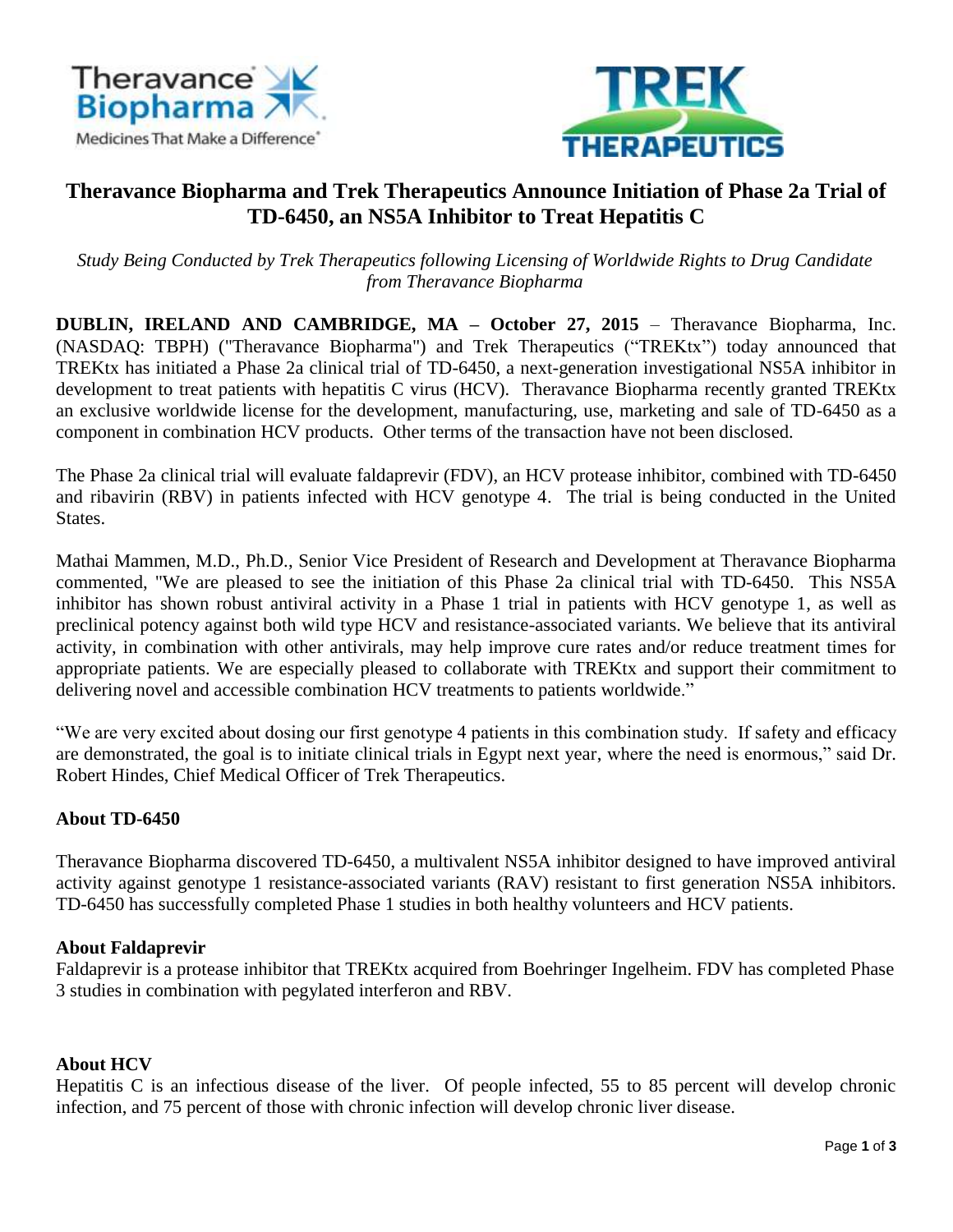The U.S. Centers for Disease Control and Prevention estimates 2.7 million individuals in the United States have active hepatitis C virus (HCV) infection, most of whom are "baby boomers." In the United States, chronic HCV infection is the leading cause of cirrhosis and liver cancer and the most common reason for liver transplantation. Worldwide, more than 135 million people have chronic HCV infection and most are undiagnosed.

#### **About Trek Therapeutics**

TREKtx is a private, clinical stage public benefit corporation developing treatments for serious infections. Its mission is to profitably develop affordable and accessible medicines to treat infectious diseases and to commercialize them for global populations. The company's founders collectively participated in the development of seven approved antiviral drugs.

#### **About Theravance Biopharma**

The mission of Theravance Biopharma (NASDAQ: TBPH) is to create value from a unique and diverse set of assets: an approved product; a development pipeline of late-stage assets; and a productive research platform designed for long-term growth.

Our pipeline of internally discovered product candidates includes potential best-in-class opportunities in underserved markets in the acute care setting, representing multiple opportunities for value creation. VIBATIV<sup>®</sup> (telavancin), our first commercial product, is a once-daily dual-mechanism antibiotic approved in the U.S., Europe and certain other countries for certain difficult-to-treat infections. Revefenacin (TD-4208) is an investigational long-acting muscarinic antagonist (LAMA) being developed as a potential once-daily, nebulized treatment for COPD. Axelopran (TD-1211) is an investigational potential once-daily, oral treatment for opioidinduced constipation (OIC). Our earlier-stage clinical assets represent novel approaches for potentially treating diseases of the lung and gastrointestinal tract and infectious disease. In addition, we have an economic interest in future payments that may be made by GlaxoSmithKline plc pursuant to its agreements with Theravance, Inc. relating to certain drug development programs, including the combination of fluticasone furoate, umeclidinium and vilanterol (the "Closed Triple").

With our successful drug discovery and development track record, commercial infrastructure, experienced management team and efficient corporate structure, we believe that we are well positioned to create value for our shareholders and make a difference in the lives of patients. For more information, please visit [www.theravance.com.](http://www.theravance.com/)

THERAVANCE®, the Cross/Star logo, MEDICINES THAT MAKE A DIFFERENCE® and VIBATIV® are registered trademarks of the Theravance Biopharma group of companies.

*This press release contains certain "forward-looking" statements as that term is defined in the Private Securities Litigation Reform Act of 1995 regarding, among other things, statements relating to goals, plans, objectives and future events. Theravance Biopharma intends such forward-looking statements to be covered by the safe harbor provisions for forward-looking statements contained in Section 21E of the Securities Exchange Act of 1934 and the Private Securities Litigation Reform Act of 1995. Examples of such statements include statements relating to: the Company's strategies, plans and objectives, the Company's regulatory strategies and timing and results of clinical studies, the potential benefits and mechanisms of action of the Company's product and product candidates and the Company's expectations for product candidates through development and commercialization. These statements are based on the current estimates and assumptions of the management of Theravance Biopharma as of the date of the press release and are subject to risks, uncertainties, changes in circumstances, assumptions and other factors that may cause the actual results of Theravance Biopharma to be materially different from those reflected in the forward-looking statements. Important factors that could cause actual results to differ materially from those indicated by such forward-looking statements include, among others, risks related to: delays or difficulties in commencing or completing clinical studies, the potential that results from clinical*